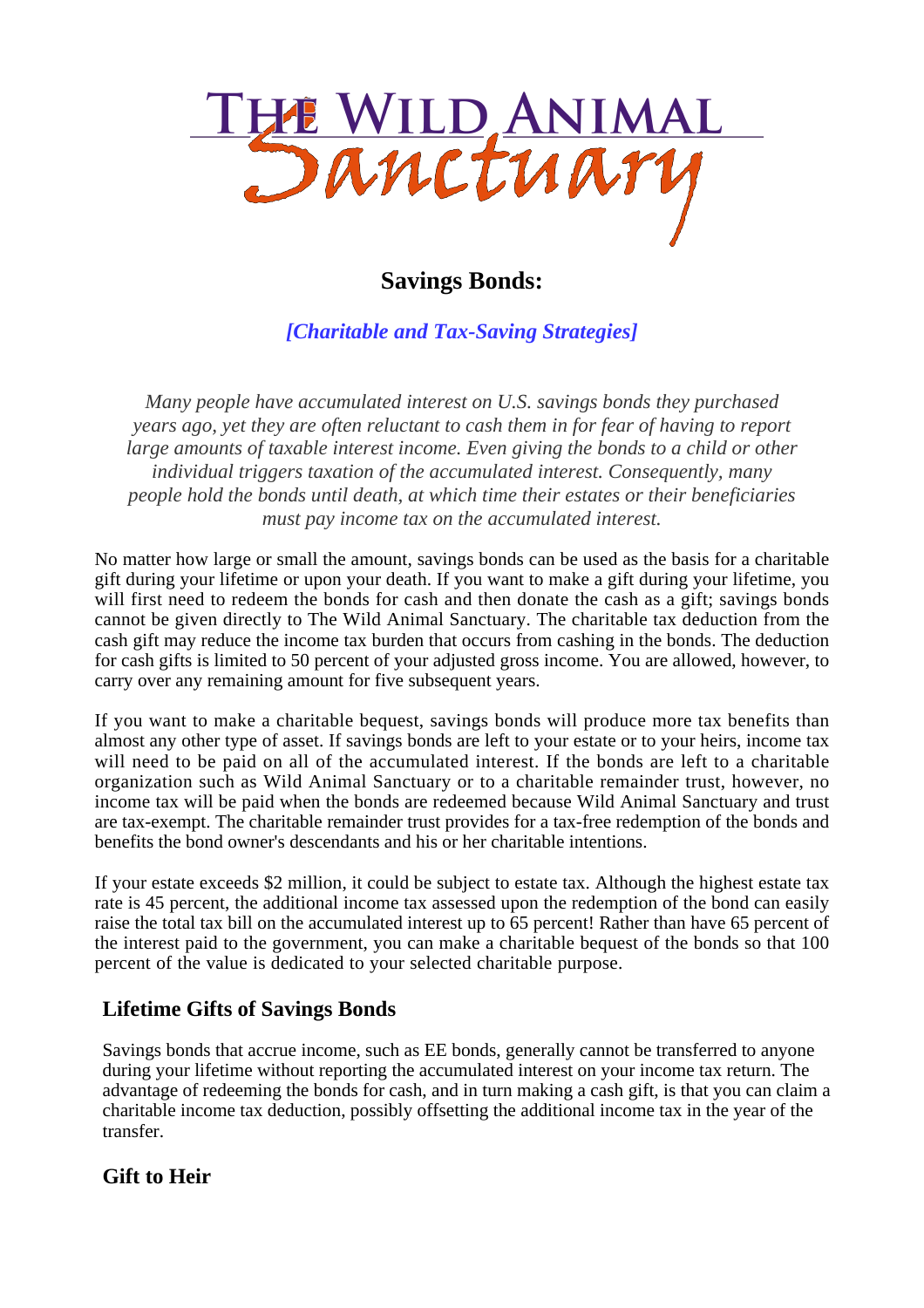Example: Charles has, in his name, savings bonds worth \$5,000 that he purchased for \$1,000. He gives the bonds to his son by reissuing them in his son's name. Charles must recognize the entire \$4,000 of accumulated interest income on his income tax return in the year that the ownership was changed. He will not be able to claim an income tax deduction for a gift to his son.

## **Gift to Charitable Organization**

Example: Curtis has savings bonds worth \$5,000 that he purchased for \$1,000. He can make a gift to his favorite charitable organization by redeeming the bonds for cash and giving the cash. He must recognize the entire \$4,000 of accumulated interest income on his income tax return. He will be entitled, however, to an offsetting charitable income tax deduction of \$5,000--the full value of the bonds--up to 50 percent of his adjusted gross



income, so he may not owe any income tax in the year he made the gift. In fact, he will have a net income tax deduction of \$1,000 (\$5,000 charitable deduction minus \$4,000 of income).

### **Charitable Bequests of Savings Bonds**

Savings bonds are a great asset to bequeath to The Wild Animal Sanctuary. When the organization redeems the bonds, it will be able to keep the entire value for charitable purposes. The accumulated interest income will never be taxed!

Example: Deborah has savings bonds worth \$12,000 that she purchased for \$2,000 (the untaxed, accumulated interest totals \$10,000). She also owns publicly traded stock worth \$12,000 that she purchased for \$2,000. She is considering a charitable bequest of \$12,000 to The Wild Animal Sanctuary. Her estate does not exceed \$2 million, so it will not be subject to estate tax.

Deborah's children will be better off if she bequeaths the savings bonds, rather than the stock, to Wild Animal Sanctuary. If she gives the children the stock, its cost basis will be "stepped up" to its value on the date of her death (i.e., \$12,000) so that they will have no taxable income if they subsequently sell the stock for \$12,000. By comparison, if she gives the stock to The Wild Animal Sanctuary and her children receive the savings bonds, they will have taxable interest income of \$10,000 when they cash in the bonds. After paying as much as \$3,500 of income tax (35 percent tax rate x \$10,000 interest), they will have less cash than if they had received the stock. Whether Deborah bequeaths the stock or the savings bonds, because it is tax-exempt, Wild Animal Sanctuary would have the same \$12,000.

### **How to Make a Bequest of Savings Bonds**

The best way to give savings bonds to a charitable organization is to have a provision in your will that states that your bonds shall become the organization's property after your death. The estate will distribute the bonds to the organization. Then the institution will report the interest income when it redeems the bonds. Because charitable organizations are tax-exempt, however, no tax will be due when the bonds are redeemed.

See your attorney and financial advisor to structure your charitable gifts in the most advantageous way.

# **Types of Savings Bonds and How They Work**

Series EE Bonds (Patriot Bonds). Series EE savings bonds, the most common type, are usually issued at a discount price of half of the bond's stated maturity value. Each bond grows in value because of the accumulated interest. It can be redeemed at the maturity date for the stated value, but often the owner continues to hold the bond, which accumulates interest. The owner